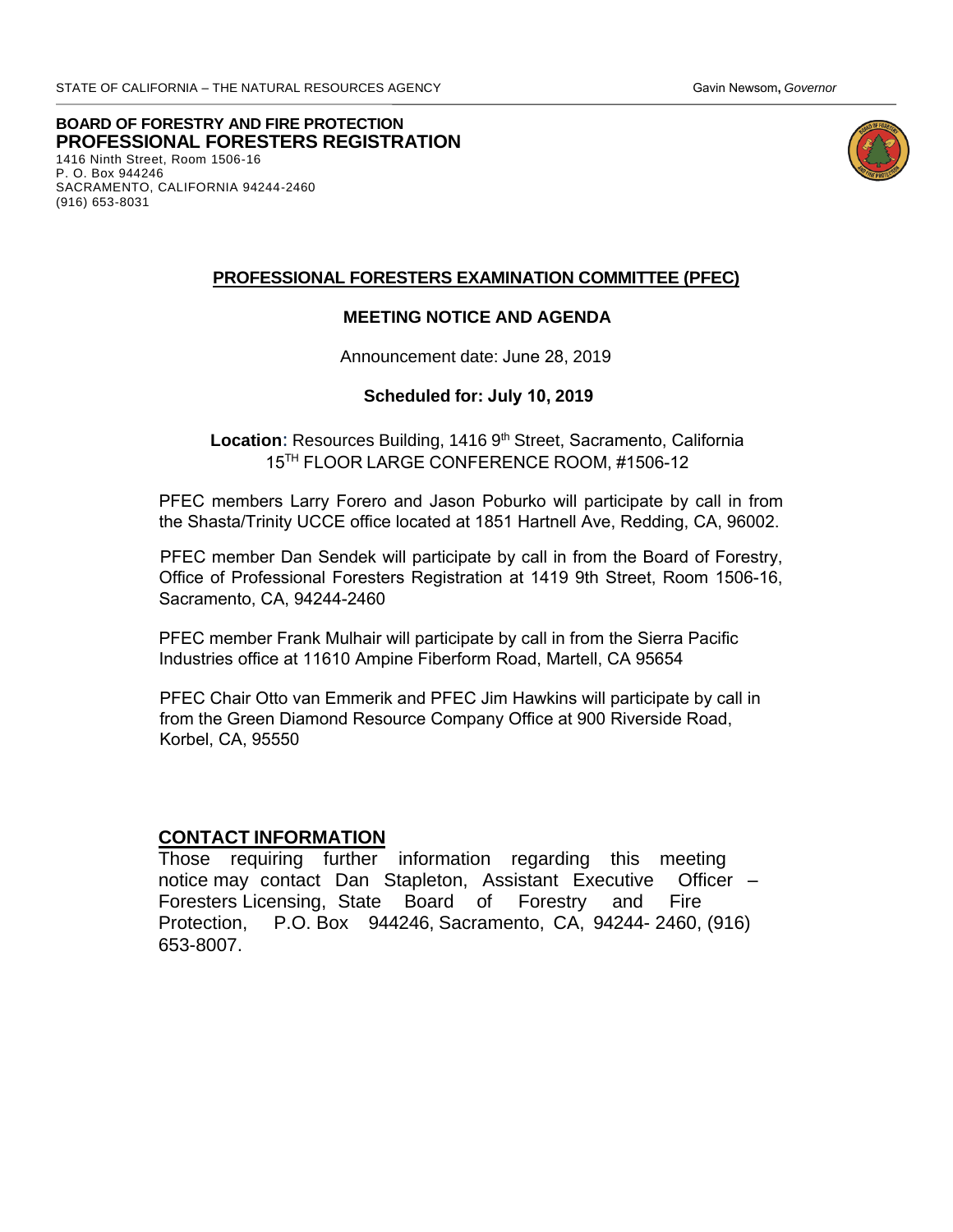# **WEBCAST:**

Generall[y, the Professional Foresters E](mailto:publiccomments@bof.ca.gov)xamining Committee (PFEC) meetings will be viewable via live webcast. PFEC members will be in attendance at the noticed location of the meeting along with any members of the public that choose to attend. Members of the public may register for the webinar(s) at http:// bof.fire.ca.gov. Recordings of the PFEC meeting are not preserved. The physical meetings will continue if the webinar broadcast is interrupted or terminated for any reason. Public comments on agenda items may be accepted via live webcast if the comments are concise and limited in number, and if feasible. Please see the section on Submission of Written Materials for information on submitting a written comment.

# **PERSONS WITH DISABILITIES**

Pursuant to the Americans with Disabilities Act, individuals who, because of a disability, need special assistance to attend or participate in a PFEC Meeting may request assistance at the Board Office, 1416 9th Street, Sacramento, CA. 95814 or by calling (916) 653-8007. Requests should be made one week in advance whenever possible. These facilities are accessible to persons with disabilities.

# **SUBMISSIONS OF WRITTEN MATERIALS**

The public is encouraged to comment on any item on the PFEC agenda, as applicable, or a non-agenda item within the jurisdiction of the PFEC. You may submit your comments by one of the following methods (only one is necessary): **E-mail:** publiccomments@bof.ca.gov

**Fax:** (916) 653-0989

**U.S. mail:** Board of Forestry and Fire Protection

 PO Box 944246 Sacramento, CA 94244-2460

# **WHEN WILL MY AGENDA ITEM BE HEARD?**

The PFEC strives to begin each session at the time listed on the Meeting Notice and to consider each agenda item in the sequence listed. However, all times indicated and the order of business are approximate and subject to change. The Board may also act on recommendations by its committees on items listed in their respective agendas, including recommendations for notice of rulemaking.

# **VISUAL PRESENTATIONS/MATERIALS**

PowerPoint presentations must be provided on a USB flash drive, flash memory card, DVD or CD. **All presentations are considered part of the public record**. All electronic formats must be Windows PC compatible. It is recommended that a hard copy of any electronic presentation be submitted in case of technical difficulties.